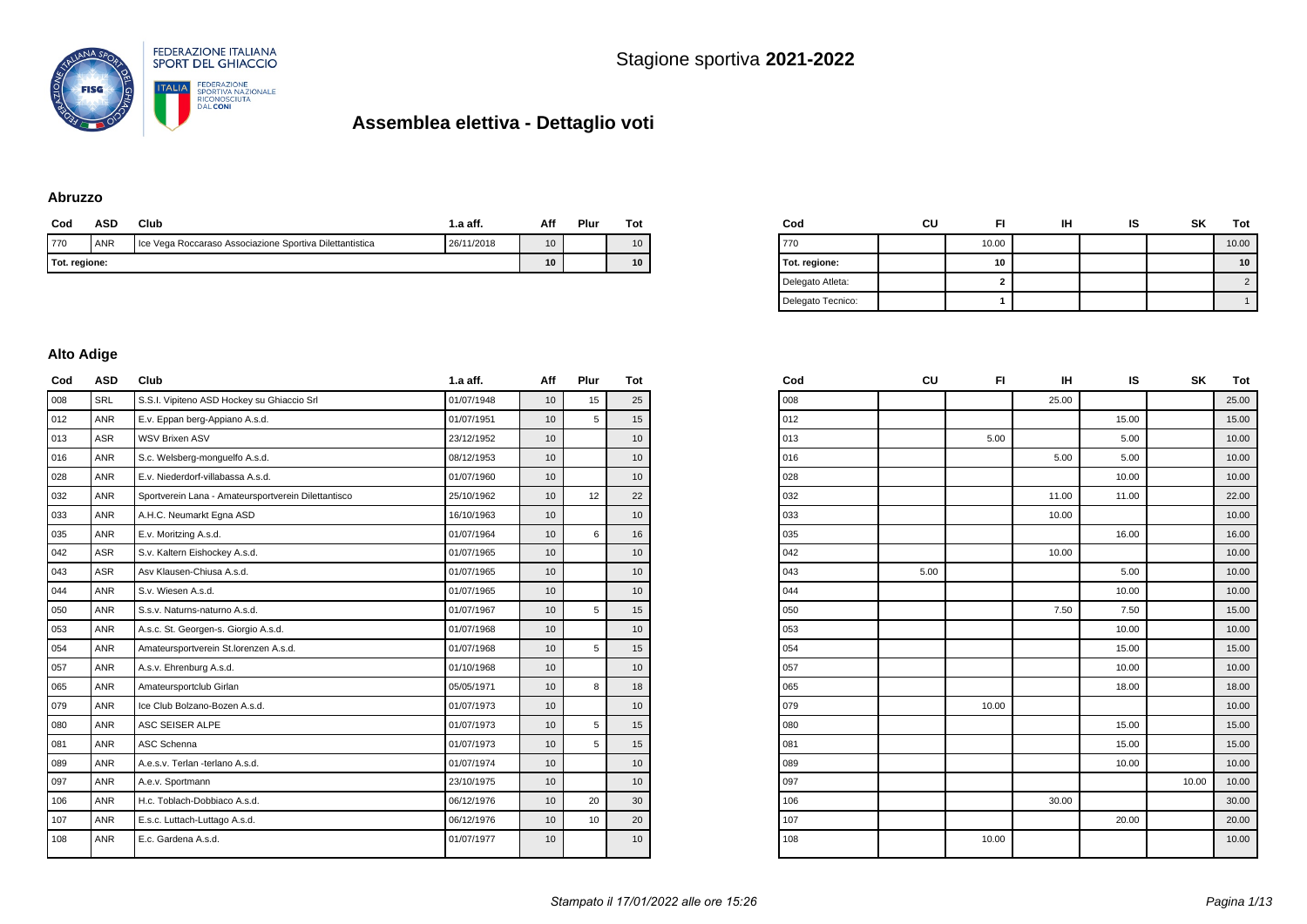

| 110 | <b>ANR</b> | H.c. Alta Badia A.s.d.                                       | 01/09/1977 | 10 |    | 10              |
|-----|------------|--------------------------------------------------------------|------------|----|----|-----------------|
| 111 | ANR        | E.v. Montiggl A.s.d.                                         | 01/10/1977 | 10 |    | 10              |
| 115 | <b>ANR</b> | S.s.v. Pfalzen-falzes A.s.d.                                 | 13/05/1978 | 10 |    | 10              |
| 119 | ANR        | A.s.d. Voels Am Schlern                                      | 01/07/1978 | 10 |    | 10              |
| 132 | <b>ANR</b> | S.v. Terenten - Sekt. Eisschiessen A.s.d.                    | 05/01/1980 | 10 |    | 10              |
| 143 | ANR        | A.s.v. Taisten- Tesido A.s.d.                                | 26/04/1981 | 10 |    | 10              |
| 144 | <b>ANR</b> | S.v. Raas-Rasa A.s.d.                                        | 01/07/1981 | 10 |    | 10              |
| 145 | <b>ANR</b> | S.s.v. Pichl/gsies A.d.s.                                    | 01/07/1981 | 10 | 5  | 15              |
| 146 | <b>ANR</b> | S.v. Schnals-senales A.s.d.                                  | 01/07/1981 | 10 |    | 10              |
| 150 | <b>ANR</b> | AHC Eppan - HC Appiano Associazione Sportiva Dilettantistica | 07/11/1981 | 10 | 15 | 25              |
| 155 | <b>ANR</b> | Amateursportverein Teis                                      | 01/07/1982 | 10 | 9  | 19              |
| 157 | <b>ANR</b> | S.c. Auer - Ora - A.s.d.                                     | 16/11/1982 | 10 |    | 10              |
| 179 | <b>ANR</b> | Associazione Sportiva Dilettantistica Prad Raiffeisen Werber | 01/07/1984 | 10 |    | 10              |
| 181 | <b>ASR</b> | Ritten Sport - A.s.d.                                        | 09/07/1984 | 10 |    | 10              |
| 185 | ANR        | E.v. Bozen 84 A.s.d.                                         | 02/10/1984 | 10 | 25 | 35              |
| 189 | ASR        | H.c. Bressanone A.s.d.a.                                     | 22/06/1985 | 10 |    | 10              |
| 203 | <b>ANR</b> | A.e.v. Gais A.s.d.                                           | 31/10/1986 | 10 |    | 10              |
| 224 | <b>ANR</b> | S.c. Sarntal-sarentino A.s.d.                                | 07/11/1987 | 10 |    | 10              |
| 241 | <b>ANR</b> | E.v. Stegen A.s.d.                                           | 11/03/1989 | 10 | 11 | 21              |
| 244 | <b>ANR</b> | ASV Vahrn A.s.d.                                             | 11/03/1989 | 10 |    | 10              |
| 250 | <b>ANR</b> | Associazione sportiva dilettantistica Luson                  | 25/11/1989 | 10 |    | 10              |
| 280 | <b>ANR</b> | H.c. Wikinger-vilpiano A.s.d.                                | 19/01/1991 | 10 |    | 10              |
| 281 | ANR        | S.v. Rodeneck-rodengo A.s.d.                                 | 19/01/1991 | 10 |    | 10 <sup>1</sup> |
| 292 | ANR        | Asv Dietenheim/aufhofen A.s.d.                               | 17/12/1991 | 10 |    | 10              |
| 308 | ANR        | A.s.v. Mareit/sektion Stocksport                             | 21/02/1993 | 10 |    | 10              |
| 311 | <b>ANR</b> | S.v. Moelten-meltina                                         | 21/02/1993 | 10 |    | 10              |
| 332 | <b>ANR</b> | H.c. Gardena Bulls-queens A.s.d.                             | 12/03/1994 | 10 |    | 10              |
| 356 | <b>ANR</b> | Amateursportverien Gossensass A.s.d.                         | 11/02/1995 | 10 |    | 10 <sup>1</sup> |
| 440 | <b>SRL</b> | Hockey Club Bolzano 2000 Srl A.s.d.                          | 01/07/1933 | 10 | 15 | 25              |
| 466 | <b>ASR</b> | A.s.d. H.C. Gherdeina                                        | 01/07/1927 | 10 | 15 | 25              |
| 478 | <b>ANR</b> | Asv Kaltern Stock Sport A.s.d.                               | 25/09/1999 | 10 | 4  | 14              |
| 522 | <b>ANR</b> | Amateursportverein Hockey Club Meran Junior                  |            | 10 |    | 10              |
| 533 | <b>ANR</b> | A.s.d. Ice Skating Bolzano                                   | 30/07/2004 | 10 |    | 10              |
| 535 | <b>ANR</b> | A.s.d. Ice Club Alta Badia                                   | 30/07/2004 | 10 |    | 10              |
|     |            |                                                              |            |    |    |                 |
|     |            |                                                              |            |    |    |                 |

| 110 |       | 10.00 |       |      | 10.00 |
|-----|-------|-------|-------|------|-------|
| 111 |       |       | 10.00 |      | 10.00 |
| 115 |       |       | 10.00 |      | 10.00 |
| 119 |       |       | 10.00 |      | 10.00 |
| 132 |       |       | 10.00 |      | 10.00 |
| 143 |       |       | 10.00 |      | 10.00 |
| 144 |       |       | 10.00 |      | 10.00 |
| 145 |       |       | 15.00 |      | 15.00 |
| 146 | 3.33  | 3.33  | 3.33  |      | 10.00 |
| 150 |       | 25.00 |       |      | 25.00 |
| 155 |       |       | 19.00 |      | 19.00 |
| 157 | 3.33  | 3.33  | 3.33  |      | 10.00 |
| 179 |       | 10.00 |       |      | 10.00 |
| 181 |       | 3.33  | 3.33  | 3.33 | 10.00 |
| 185 |       | 35.00 |       |      | 35.00 |
| 189 |       | 10.00 |       |      | 10.00 |
| 203 |       |       | 10.00 |      | 10.00 |
| 224 |       | 5.00  | 5.00  |      | 10.00 |
| 241 |       |       | 21.00 |      | 21.00 |
| 244 |       |       | 10.00 |      | 10.00 |
| 250 |       |       | 10.00 |      | 10.00 |
| 280 |       | 10.00 |       |      | 10.00 |
| 281 |       |       | 10.00 |      | 10.00 |
| 292 |       |       | 10.00 |      | 10.00 |
| 308 |       |       | 10.00 |      | 10.00 |
| 311 |       |       | 10.00 |      | 10.00 |
| 332 |       | 10.00 |       |      | 10.00 |
| 356 |       |       | 10.00 |      | 10.00 |
| 440 |       | 25.00 |       |      | 25.00 |
| 466 |       | 25.00 |       |      | 25.00 |
| 478 |       |       | 14.00 |      | 14.00 |
| 522 |       | 10.00 |       |      | 10.00 |
| 533 | 10.00 |       |       |      | 10.00 |
| 535 | 10.00 |       |       |      | 10.00 |
|     |       |       |       |      |       |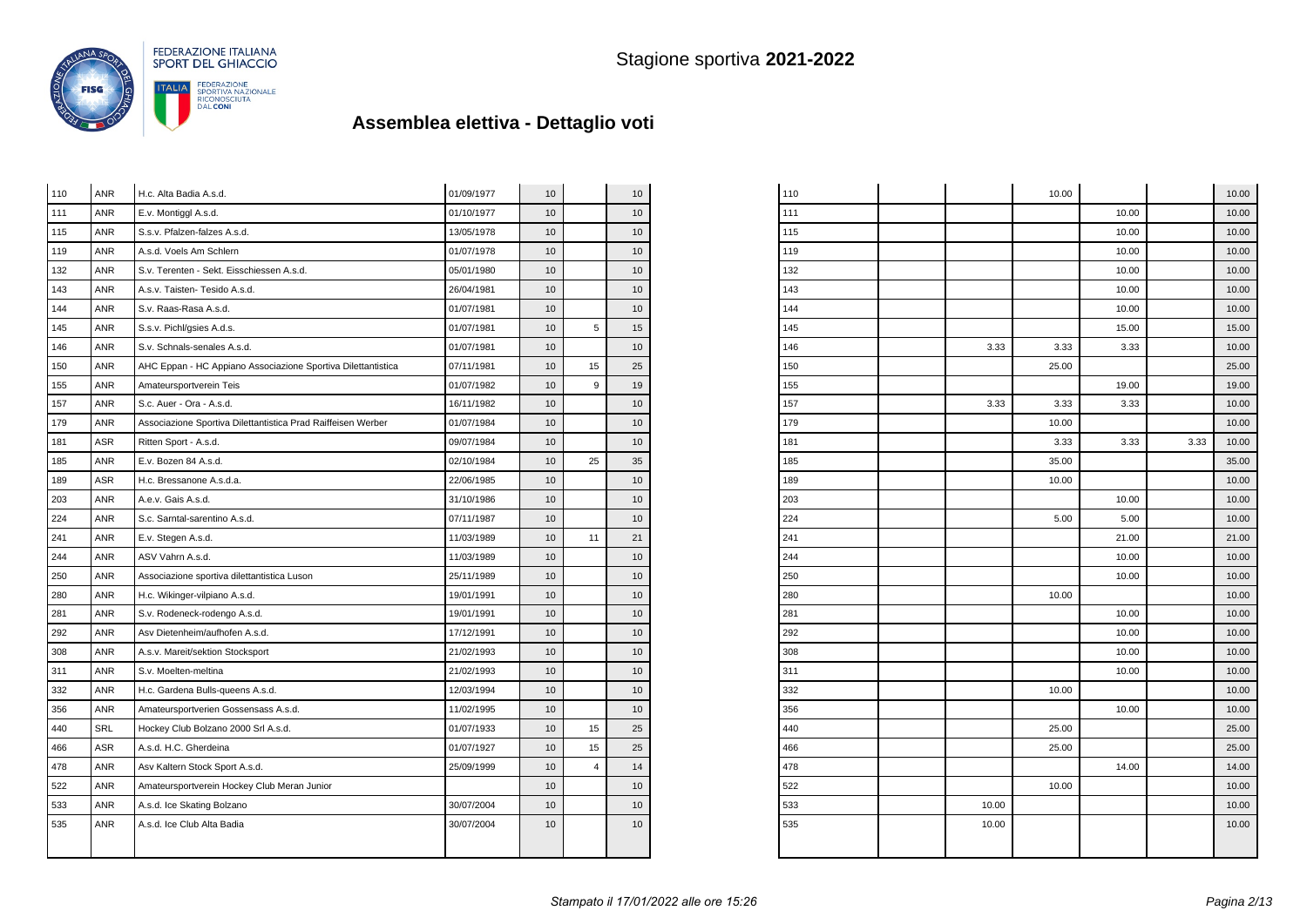

| Tot. regione: |                                                | 820                                                       | 264        | 1084            |    |                  |
|---------------|------------------------------------------------|-----------------------------------------------------------|------------|-----------------|----|------------------|
| 781           | <b>ANR</b>                                     | SPORTCLUB MERAN Amateur Sportverein                       | 08/09/2020 | 10              |    | 10 <sup>10</sup> |
| 774           | <b>ANR</b>                                     | Hockey Unterland ASD                                      | 07/05/2019 | 10              |    | 10 <sup>°</sup>  |
| 769           | <b>ANR</b>                                     | Amateur Eisstock Verein Toblach                           | 25/09/2018 | 10              |    | 10 <sup>°</sup>  |
| 763           | <b>ANR</b>                                     | <b>HCB Foxes Academy ASD</b>                              | 18/06/2018 | 10 <sup>1</sup> | 15 | 25               |
| 747           | <b>ANR</b>                                     | Amateursportverein Vintl                                  | 03/10/2016 | 10              |    | 10               |
| 745           | <b>ANR</b>                                     | <b>ASD Sudden Death</b>                                   | 23/08/2016 | 10              |    | 10 <sup>°</sup>  |
| 736           | <b>ANR</b>                                     | A.S.D. Associazione Sportiva Merano Settore Pattinaggio   | 04/11/2015 | 10 <sup>1</sup> |    | 10               |
| 733           | <b>ANR</b>                                     | A.S.D. H.C. Siebeneich                                    | 23/09/2015 | 10              |    | 10               |
| 728           | <b>ANR</b>                                     | A.S.D. Young Goose Academy                                | 29/07/2015 | 10              |    | 10               |
| 724           | <b>ANR</b>                                     | <b>SSV Leifers</b>                                        | 11/03/2015 | 10              |    | 10 <sup>°</sup>  |
| 721           | <b>ANR</b>                                     | A.S.D. H.C. Hurricanes                                    | 16/10/2014 | 10              |    | 10               |
| 718           | <b>ANR</b><br>Hockey Academy Bolzano Bozen ASD |                                                           | 23/07/2014 | 10              |    | 10               |
| 671           | <b>ANR</b>                                     | A.s.d. Curling Club Niederdorf - Villabassa               | 12/09/2011 | 10              |    | 10               |
| 668           | <b>ANR</b>                                     | Ritten Sport Hockey Ssd Arl                               | 08/02/2011 | 10 <sup>1</sup> | 5  | 15               |
| 655           | <b>ANR</b>                                     | Gruppo Sportivo Disabili Alto Adige                       | 04/11/2010 | 10              | 13 | 23               |
| 648           | <b>ANR</b>                                     | <b>AHC Freienfeld</b>                                     | 13/09/2010 | 10              |    | 10 <sup>°</sup>  |
| 624           | <b>ANR</b>                                     | Amateurhockeyclub Lakers                                  | 03/09/2009 | 10              | 3  | 13               |
| 620           | <b>ASR</b>                                     | HC Pustertal Junior Associazione Sportiva Dilettantistica | 17/04/2009 | 10              | 15 | 25               |
| 617           | <b>ANR</b>                                     | Hc Val Pusteria S.s.d.a.r.l.                              | 01/07/1966 | 10              | 18 | 28               |
| 609           | <b>ANR</b>                                     | S.v.d. Issing                                             | 08/09/2008 | 10              |    | 10               |
| 580           | SRL                                            | Sv Kaltern Junior Associazione Sportiva Dilettantistica   | 09/03/2007 | 10              |    | 10               |
| 563           | <b>ASR</b>                                     | A.s.d. Pusterice Club                                     | 03/07/2006 | 10              |    | 10 <sup>°</sup>  |
| 562           | <b>ANR</b>                                     | A.s.d. Bolzano On Ice                                     | 03/07/2006 | 10              |    | 10 <sup>°</sup>  |
| 559           | <b>ANR</b>                                     | A.h.c. Vinschgau A.s.d.                                   | 20/01/2006 | 10              |    | 10               |

| 559               |       | 5.00  | 5.00  |       |             | 10.00 |
|-------------------|-------|-------|-------|-------|-------------|-------|
| 562               |       | 10.00 |       |       |             | 10.00 |
| 563               |       | 10.00 |       |       |             | 10.00 |
| 580               |       |       | 10.00 |       |             | 10.00 |
| 609               |       |       |       | 10.00 |             | 10.00 |
| 617               |       |       | 28.00 |       |             | 28.00 |
| 620               |       |       | 25.00 |       |             | 25.00 |
| 624               |       |       | 13.00 |       |             | 13.00 |
| 648               |       | 5.00  | 5.00  |       |             | 10.00 |
| 655               |       |       | 23.00 |       |             | 23.00 |
| 668               |       |       | 15.00 |       |             | 15.00 |
| 671               | 10.00 |       |       |       |             | 10.00 |
| 718               |       |       | 10.00 |       |             | 10.00 |
| 721               |       |       | 10.00 |       |             | 10.00 |
| 724               |       |       | 10.00 |       |             | 10.00 |
| 728               |       | 10.00 |       |       |             | 10.00 |
| 733               |       |       | 10.00 |       |             | 10.00 |
| 736               |       | 10.00 |       |       |             | 10.00 |
| 745               |       |       | 10.00 |       |             | 10.00 |
| 747               |       |       |       | 10.00 |             | 10.00 |
| 763               |       |       | 25.00 |       |             | 25.00 |
| 769               |       |       |       | 10.00 |             | 10.00 |
| 774               |       |       | 10.00 |       |             | 10.00 |
| 781               |       | 10.00 |       |       |             | 10.00 |
| Tot. regione:     | 15    | 111   | 492   | 451   | 13          | 1084  |
| Delegato Atleta:  | 3     | 22    | 98    | 90    | $\mathbf 2$ | 216   |
| Delegato Tecnico: | 1     | 11    | 49    | 45    | 1           | 108   |

### **Emilia-Romagna**

| Cod | ASD        | Club                                      | $1.a$ aff. | Aff             | Plur | Tot |
|-----|------------|-------------------------------------------|------------|-----------------|------|-----|
| 530 | <b>ANR</b> | Polisportiva Fanano A. S. Dilettantistica | 28/11/2003 | 10 <sup>°</sup> |      | 10  |
| 644 | <b>ANR</b> | A.s.d. Dreaming Ice In Parma              | 03/08/2010 | 10 <sup>°</sup> |      | 10  |
| 690 | <b>ANR</b> | A.s.d. Hockey Ghiaccio Bologna 1982       | 30/10/2012 | 10 <sup>°</sup> |      | 10  |
|     |            |                                           |            |                 |      |     |

| Cod | CU | FI    | ін    | ıs | SK | Tot   |
|-----|----|-------|-------|----|----|-------|
| 530 |    | 5.00  | 5.00  |    |    | 10.00 |
| 644 |    | 10.00 |       |    |    | 10.00 |
| 690 |    |       | 10.00 |    |    | 10.00 |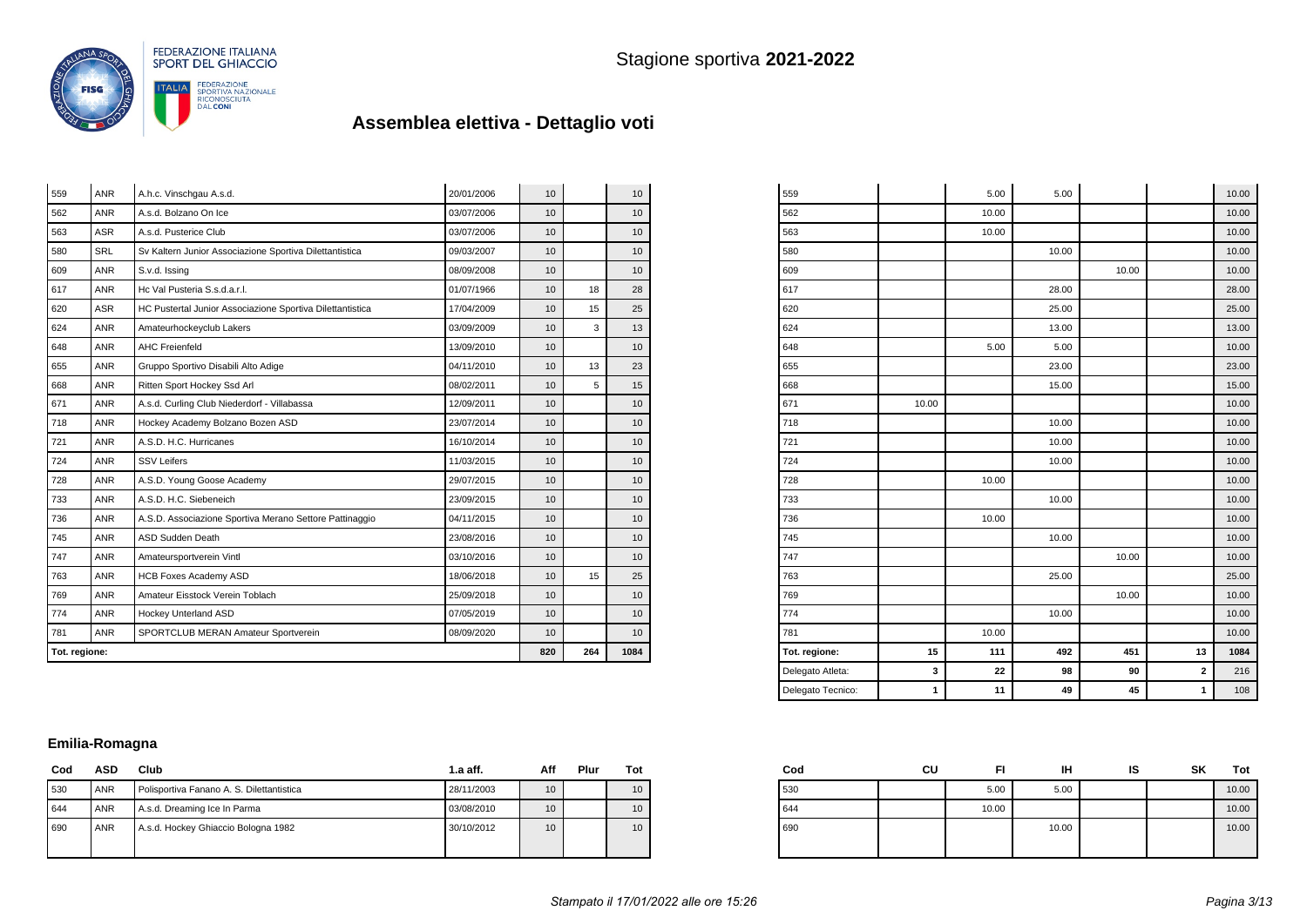

| Tot. regione: | 30. | $\sim$<br>3U | regione.<br>1 U L. |  |  |  |
|---------------|-----|--------------|--------------------|--|--|--|
|               |     |              |                    |  |  |  |

| Tot. regione:     | 15 | 15 |  | 30 |
|-------------------|----|----|--|----|
| Delegato Atleta:  |    |    |  |    |
| Delegato Tecnico: |    |    |  |    |

#### **Friuli Venezia Giulia**

| Cod           | ASD        | Club                                            | $1.a$ aff. | Aff             | Plur | Tot |
|---------------|------------|-------------------------------------------------|------------|-----------------|------|-----|
| 092           | <b>ANR</b> | Polisportiva Claut Sez. Ghiaccio                | 10         |                 | 10   |     |
| 126           | <b>ANR</b> | Curling Club Claut Associazione dilettantistica | 10         | 5               | 15   |     |
| 457           | <b>ANR</b> | Artistico Ghiaccio Pontebba                     | 10         |                 | 10   |     |
| 458           | <b>ANR</b> | A.s.d. Skating Club Pontebba<br>31/10/1998      |            |                 |      | 10  |
| 786           | <b>ANR</b> | A.S.D. Ice Rex Pontebba                         | 03/12/2020 | 10 <sup>1</sup> |      | 10  |
| Tot. regione: |            | 50                                              | 5          | 55              |      |     |

| Cod               | CU   | FI             | <b>IH</b>      | IS | <b>SK</b> | Tot   |
|-------------------|------|----------------|----------------|----|-----------|-------|
| 092               |      | 5.00           |                |    | 5.00      | 10.00 |
| 126               | 7.50 | 7.50           |                |    |           | 15.00 |
| 457               |      | 10.00          |                |    |           | 10.00 |
| 458               |      |                |                |    | 10.00     | 10.00 |
| 786               |      |                | 10.00          |    |           | 10.00 |
| Tot. regione:     | 7    | 22             | 10             |    | 15        | 55    |
| Delegato Atleta:  |      | 4              | $\overline{2}$ |    | 3         | 11    |
| Delegato Tecnico: |      | $\overline{2}$ |                |    |           | 5     |

#### **Lazio**

| Cod           | <b>ASD</b> | Club                                        | $1.a$ aff. | Aff             | Plur | Tot |
|---------------|------------|---------------------------------------------|------------|-----------------|------|-----|
| 031           | ANR        | Centro Sportivo Carabinieri                 | 10/07/1962 | 10              | 45   | 55  |
| 052           | ANR        | G.S. Fiamme Oro                             | 09/07/1967 | 10              | 60   | 70  |
| 556           | <b>ANR</b> | Gruppo Sciatori Fiamme Gialle<br>22/12/2005 |            | 10              | 60   | 70  |
| 560           | ANR        | Gruppo Sportivo Fiamme Azzurre              | 20/01/2006 | 10              | 45   | 55  |
| 670           | ANR        | A.s.d. Angeli Sul Ghiaccio                  | 04/07/2011 | 10 <sup>1</sup> |      | 10  |
| 703           | ANR        | A.s.d. Centro Sportivo Aeronautica Militare | 31/07/2013 | 10              | 60   | 70  |
| 726           | ASR        | SSD Sport Ghiaccio Mezzaluna                | 01/07/2015 | 10              |      | 10  |
| 734           | ANR        | Genitori Pista Ghiaccio Piazza Mancini ASD  | 29/09/2015 | 10              |      | 10  |
| 759           | ANR        | Skating Club Anguillara ASD                 | 17/10/2017 | 10              |      | 10  |
| 766           | ANR        | Centro Sportivo Esercito - sezione Ghiaccio | 05/09/2018 | 10              | 58   | 68  |
| 787           | ASR        | S.S.D.r.I. Accademia Roma Ghiaccio          | 09/02/2021 | 10              |      | 10  |
| Tot. regione: |            | 110                                         | 328        | 438             |      |     |

| Cod               | CU    | FI    | IН   | IS | SΚ    | Tot   |
|-------------------|-------|-------|------|----|-------|-------|
| 031               |       |       |      |    | 55.00 | 55.00 |
| 052               | 23.33 | 23.33 |      |    | 23.33 | 70.00 |
| 556               |       |       |      |    | 70.00 | 70.00 |
| 560               |       | 27.50 |      |    | 27.50 | 55.00 |
| 670               |       | 10.00 |      |    |       | 10.00 |
| 703               | 23.33 | 23.33 |      |    | 23.33 | 70.00 |
| 726               |       | 5.00  | 5.00 |    |       | 10.00 |
| 734               |       | 10.00 |      |    |       | 10.00 |
| 759               |       | 10.00 |      |    |       | 10.00 |
| 766               |       |       |      |    | 68.00 | 68.00 |
| 787               |       | 10.00 |      |    |       | 10.00 |
| Tot. regione:     | 46    | 119   | 5    |    | 267   | 438   |
| Delegato Atleta:  | 9     | 23    | 1    |    | 53    | 87    |
| Delegato Tecnico: | 4     | 11    |      |    | 26    | 43    |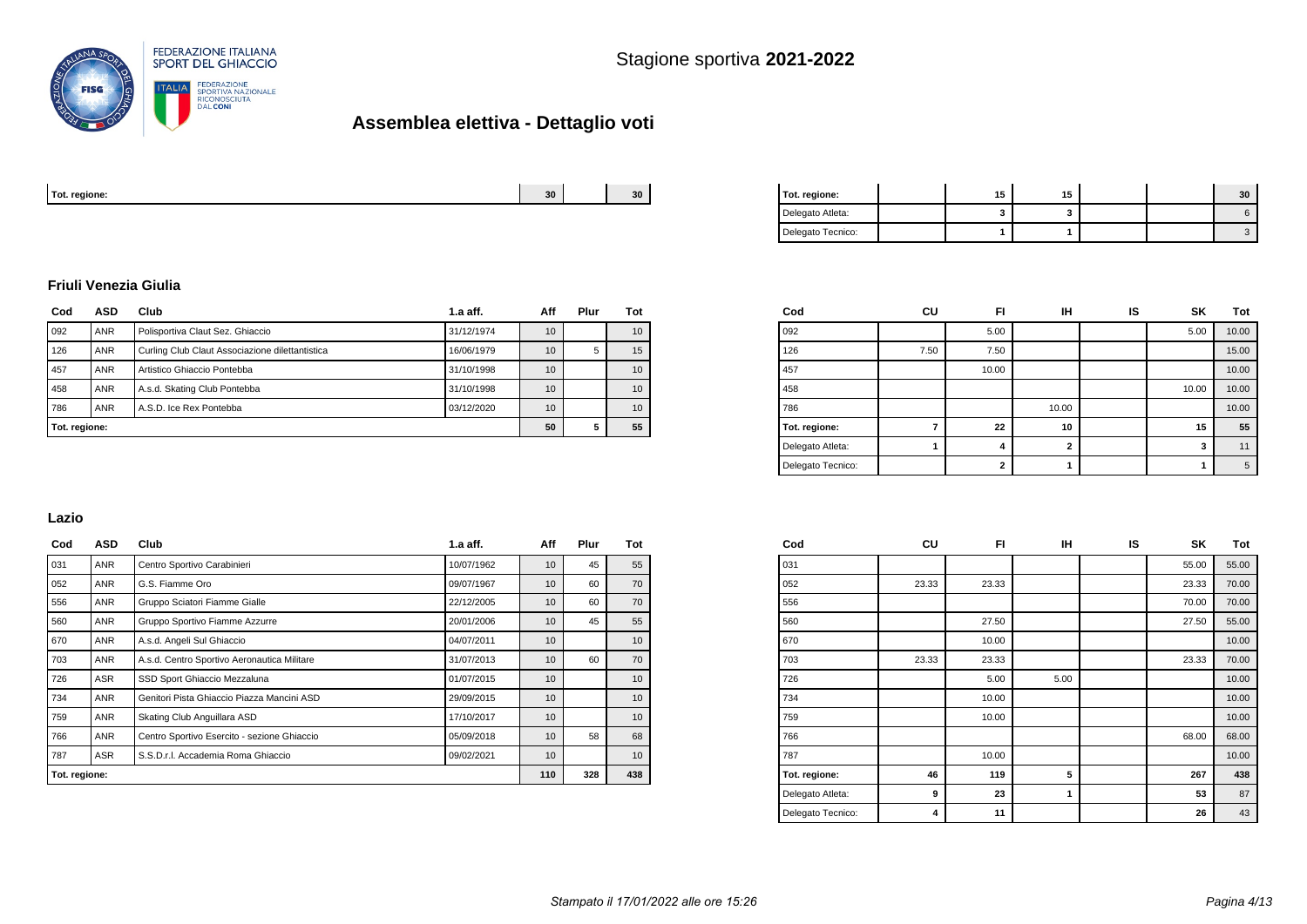



### **Liguria**

| Cod           | ASD        | Club                    | 1.a aff.   | Aff             | Plur | Tot |
|---------------|------------|-------------------------|------------|-----------------|------|-----|
| 593           | <b>ANR</b> | Ice Club Genova         | 08/02/2008 | 10              |      | 10  |
| 639           | <b>ANR</b> | A.s.d. Liguria Ghiaccio | 05/07/2010 | 10 <sup>1</sup> |      | 10  |
| Tot. regione: |            | 20                      |            | 20              |      |     |

| Cod               | CU | FI    | ін | IS | SK | Tot        |
|-------------------|----|-------|----|----|----|------------|
| 593               |    | 10.00 |    |    |    | 10.00      |
| 639               |    | 10.00 |    |    |    | 10.00      |
| Tot. regione:     |    | 20    |    |    |    | 20         |
| Delegato Atleta:  |    | 4     |    |    |    | 4          |
| Delegato Tecnico: |    | 2     |    |    |    | $\sqrt{2}$ |

#### **Lombardia**

| Cod | <b>ASD</b> | Club                                                        | $1.a$ aff. | Aff             | Plur | Tot             |
|-----|------------|-------------------------------------------------------------|------------|-----------------|------|-----------------|
| 034 | <b>ANR</b> | Associazione Sportivi Ghiaccio Ambrosiana A.s.d.            | 20/05/1964 | 10              |      | 10              |
| 093 | <b>ANR</b> | Hockey Club Chiavenna A.s.d.                                | 04/01/1975 | 10 <sup>1</sup> |      | 10 <sup>1</sup> |
| 118 | <b>ANR</b> | A.s.d. Gruppo Giovanile Ritmico                             | 18/05/1978 | 10              |      | 10              |
| 149 | <b>ANR</b> | A.s.d. Bormio Ghiaccio                                      |            | 10              |      | 10              |
| 156 | <b>ANR</b> | A.s.d. Pattinatori Ghiaccio Varese                          | 31/10/1982 | 10 <sup>1</sup> |      | 10 <sup>1</sup> |
| 174 | <b>ANR</b> | A.s.d. Olimpia Club Como                                    | 30/09/1983 | 10              |      | 10              |
| 213 | <b>SRL</b> | Forum S.s.d.r.l.                                            | 12/03/1987 | 10              |      | 10              |
| 271 | <b>ANR</b> | A.s.d. Precision Skating Milano                             | 01/12/1990 | 10              | 5    | 15              |
| 272 | <b>ASR</b> | Icesport Varese SSD a R.L.                                  | 01/12/1990 | 10              |      | 10 <sup>1</sup> |
| 285 | <b>ANR</b> | A.s.d. Hockey Como                                          | 31/08/1991 | 10              | 15   | 25              |
| 287 | <b>ANR</b> | A.s.d. Hockey Club Lupi Lariani Como                        | 19/10/1991 | 10              |      | 10              |
| 320 | SRL        | A.s.d.h.c. Diavoli Rossoneri S.r.l.                         | 06/06/1993 | 10              |      | 10              |
| 342 | <b>ANR</b> | A.s.d. Pattinaggio Figura Chiavenna                         | 15/10/1994 | 10              |      | 10              |
| 476 | <b>ANR</b> | A.s.d. Geas Centro Avviamento Pattinaggio                   | 08/07/1999 | 10 <sup>1</sup> |      | 10              |
| 515 | <b>ANR</b> | A.s.d. Varese Ghiaccio                                      | 20/09/2002 | 10              | 5    | 15              |
| 519 | <b>ANR</b> | A.s.d. Sport Evolution Skating                              | 30/09/2002 | 10              |      | 10              |
| 521 | <b>ANR</b> | A.s.d. Jass Curling Club                                    | 23/11/2002 | 10              |      | 10 <sup>1</sup> |
| 548 | <b>ANR</b> | A.s.d. Hockey Club Varese                                   | 29/08/2005 | 10 <sup>1</sup> |      | 10              |
| 640 | <b>ANR</b> | A.s.d. Hockey Club Falchi Lecco                             | 06/07/2010 | 10              |      | 10              |
| 645 | <b>ANR</b> | A.s.d. Diavoli Sesto                                        | 03/08/2010 | 10              |      | 10              |
| 656 | <b>ANR</b> | POLHA -VARESE Associazione Polisportiva Dilettantistica Per | 05/11/2010 | 10 <sup>1</sup> | 12   | 22              |
| 686 | <b>ANR</b> | Ice Emotion                                                 | 05/09/2012 | 10              |      | 10              |
| 719 | <b>ANR</b> | A.S.D. Varese Killer Bees                                   | 24/09/2014 | 10              |      | 10              |
|     |            |                                                             |            |                 |      |                 |

| Cod | CU    | FI.   | IН    | IS   | SΚ    | Tot   |
|-----|-------|-------|-------|------|-------|-------|
| 034 |       | 10.00 |       |      |       | 10.00 |
| 093 |       |       | 10.00 |      |       | 10.00 |
| 118 |       | 10.00 |       |      |       | 10.00 |
| 149 | 5.00  |       |       |      | 5.00  | 10.00 |
| 156 |       | 10.00 |       |      |       | 10.00 |
| 174 |       | 10.00 |       |      |       | 10.00 |
| 213 |       | 10.00 |       |      |       | 10.00 |
| 271 |       | 15.00 |       |      |       | 15.00 |
| 272 |       | 5.00  | 5.00  |      |       | 10.00 |
| 285 |       |       | 25.00 |      |       | 25.00 |
| 287 |       |       | 10.00 |      |       | 10.00 |
| 320 |       |       | 10.00 |      |       | 10.00 |
| 342 |       | 10.00 |       |      |       | 10.00 |
| 476 |       | 3.33  |       | 3.33 | 3.33  | 10.00 |
| 515 |       | 15.00 |       |      |       | 15.00 |
| 519 |       |       |       |      | 10.00 | 10.00 |
| 521 | 10.00 |       |       |      |       | 10.00 |
| 548 | 5.00  |       | 5.00  |      |       | 10.00 |
| 640 |       |       | 10.00 |      |       | 10.00 |
| 645 |       |       | 10.00 |      |       | 10.00 |
| 656 |       |       | 22.00 |      |       | 22.00 |
| 686 |       | 10.00 |       |      |       | 10.00 |
| 719 |       |       | 10.00 |      |       | 10.00 |
|     |       |       |       |      |       |       |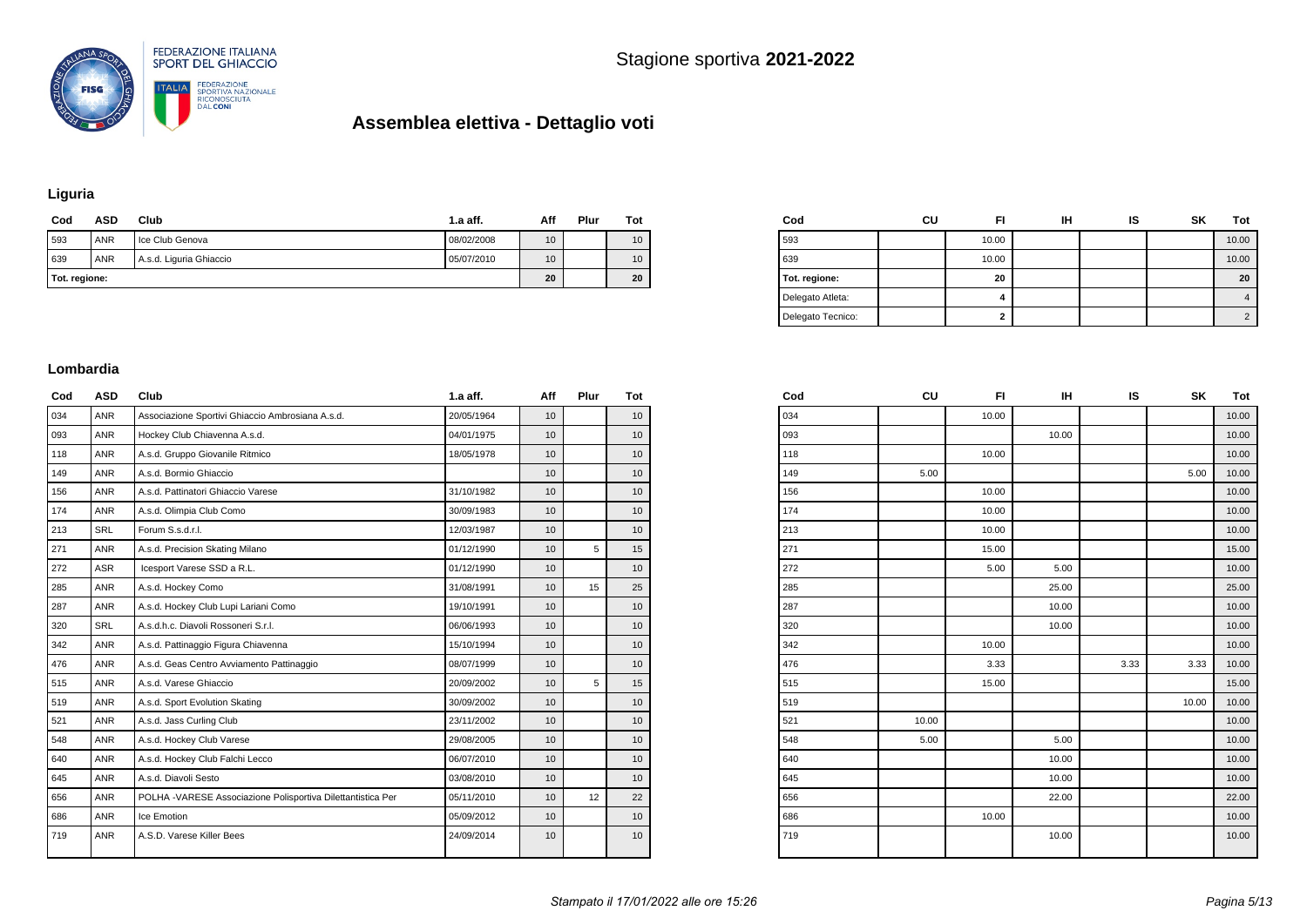

| Tot. regione: |            |                                                                |            |                 | 120 | 490              |
|---------------|------------|----------------------------------------------------------------|------------|-----------------|-----|------------------|
| 783           | <b>SRL</b> | Accademia del Ghiaccio SSD rl                                  | 09/09/2020 |                 |     |                  |
| 779           | <b>ANR</b> | A.S.D. Skate Up                                                | 24/06/2020 | 10              |     | 10               |
| 778           | ANR        | A.S.D. Milano Curling Club                                     | 23/06/2020 | 10              | 15  | 25               |
| 776           | <b>ANR</b> | Cardano Skating ASD                                            | 08/10/2019 | 10              | 5   | 15               |
| 773           | <b>SRL</b> | HOCKEY CLUB MILANO BEARS Associazione Sportiva Dilettantisti   | 30/04/2019 | 10 <sup>°</sup> |     | 10               |
| 765           | <b>ANR</b> | Hockey e Pattinaggio Ponte di Legno - Temù Associazione Spo    | 04/09/2018 | 10 <sup>1</sup> |     | 10               |
| 761           | <b>ANR</b> | <b>INSUBRIANS E.T.S. Associazione Sportiva Dilettantistica</b> | 15/12/2017 | 10              |     | 10               |
| 755           | <b>ANR</b> | U.S. Chiavennese - Polisportiva Associazione Sportiva Dilett   | 17/01/2017 | 10              |     | 10 <sup>°</sup>  |
| 751           | <b>ANR</b> | H.C. Black Angels                                              | 21/11/2016 | 10              |     | 10 <sup>10</sup> |
| 750           | <b>ANR</b> | Sportivi Ghiaccio Amatori Milano A.S.D.                        | 21/11/2016 | 10              |     | 10 <sup>10</sup> |
| 743           | <b>COP</b> | Hockey Club Varese 1977 s.c.s.d.                               | 14/07/2016 |                 |     |                  |
| 738           | <b>SRL</b> | Agorà Skating Team S.S.D.R.L.                                  | 22/12/2015 | 10 <sup>1</sup> |     | 10               |
| 725           | <b>SRL</b> | S.S.D. S.r.I. Icelab                                           | 30/06/2015 | 10 <sup>1</sup> | 60  | 70               |
| 723           | <b>ANR</b> | H2O VARESE Associazione Sportiva Dilettantistica               | 10/03/2015 | 10 <sup>1</sup> |     | 10               |

| Delegato Tecnico: | 5     | 16    | 21    |   | 5     | 49    |
|-------------------|-------|-------|-------|---|-------|-------|
| Delegato Atleta:  | 10    | 32    | 43    |   | 11    | 98    |
| Tot. regione:     | 50    | 164   | 215   | 3 | 56    | 490   |
| 783               |       | 13.00 |       |   |       | 13.00 |
| 779               |       | 10.00 |       |   |       | 10.00 |
| 778               | 25.00 |       |       |   |       | 25.00 |
| 776               |       |       |       |   | 15.00 | 15.00 |
| 773               |       |       | 10.00 |   |       | 10.00 |
| 765               |       | 5.00  | 5.00  |   |       | 10.00 |
| 761               |       |       | 10.00 |   |       | 10.00 |
| 755               | 5.00  |       | 5.00  |   |       | 10.00 |
| 751               |       |       | 10.00 |   |       | 10.00 |
| 750               |       |       | 10.00 |   |       | 10.00 |
| 743               |       |       | 10.00 |   |       | 10.00 |
| 738               |       | 5.00  | 5.00  |   |       | 10.00 |
| 725               |       | 23.33 | 23.33 |   | 23.33 | 70.00 |
| 723               |       |       | 10.00 |   |       | 10.00 |

#### **Marche**

|     | Cod           | ASD | Club             | $1.a$ aff. | Aff             | Plur | Tot |
|-----|---------------|-----|------------------|------------|-----------------|------|-----|
| 782 |               | ANR | Torollski Center | 08/09/2020 | 10              | 23   | 33  |
|     | Tot. regione: |     |                  |            | 10 <sup>1</sup> | 23   | 33  |

| Cod               | cu | FI | IΗ | IS | SK    | Tot   |
|-------------------|----|----|----|----|-------|-------|
| 782               |    |    |    |    | 33.00 | 33.00 |
| Tot. regione:     |    |    |    |    | 33    | 33    |
| Delegato Atleta:  |    |    |    |    | 6     |       |
| Delegato Tecnico: |    |    |    |    | 3     |       |

#### **Piemonte**

| Cod | ASD        | Club                                         | $1.a$ aff. | Aff | Plur | Tot |
|-----|------------|----------------------------------------------|------------|-----|------|-----|
| 066 | ANR        | Ice Club Torino A.s.d.                       | 15/06/1971 | 10  |      | 10  |
| 142 | ANR        | Polisportiva Sportincontro A.s.d.            | 04/03/1981 | 10  |      | 10  |
| 154 | <b>ANR</b> | Asd Libertas Ghiaccio To Pinerolo Valpellice | 30/04/1982 | 10  |      | 10  |
| 214 | ANR        | Patt. Artistici Torino P.a.t. A.s.d.         | 10/05/1987 | 10  |      | 10  |
| 507 | ANR        | A.s.d. Real Torino Hockey Club               | 01/10/2001 | 10  | 15   | 25  |

| Cod | CU   | FI    | IН   | IS | SΚ | Tot   |
|-----|------|-------|------|----|----|-------|
| 066 |      | 10.00 |      |    |    | 10.00 |
| 142 |      | 10.00 |      |    |    | 10.00 |
| 154 |      | 10.00 |      |    |    | 10.00 |
| 214 |      | 5.00  | 5.00 |    |    | 10.00 |
| 507 | 8.33 | 8.33  | 8.33 |    |    | 25.00 |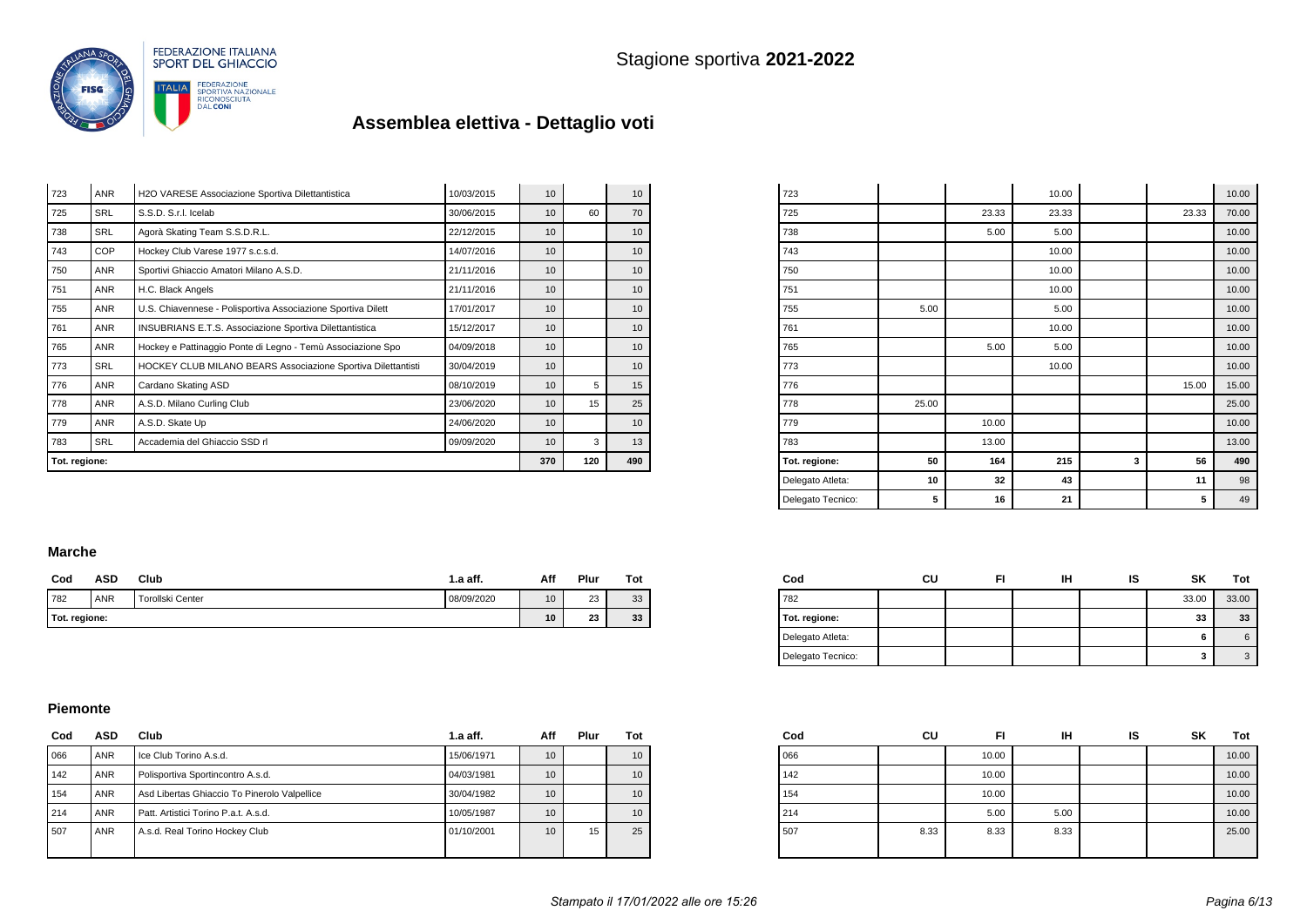

| 531           | <b>ANR</b> | Draghi Curling Club Torino A.s.d.                           | 02/03/2004 | 10  |    | 10 |
|---------------|------------|-------------------------------------------------------------|------------|-----|----|----|
| 539           | <b>ANR</b> | Virtus Piemonte Ghiaccio A.s.d.                             | 10/09/2004 | 10  | 15 | 25 |
| 540           | <b>ANR</b> | A.s.d. Sporting Club Pinerolo                               | 10/09/2004 | 10  |    | 10 |
| 549           | <b>ASR</b> | A.s.d. Cus Torino                                           | 09/09/2005 | 10  |    | 10 |
| 570           | <b>ANR</b> | A.s.d. Pinerolo Torino 2006                                 | 15/09/2006 | 10  | 25 | 35 |
| 591           | <b>ANR</b> | Reale Mutua                                                 | 21/12/2007 | 10  |    | 10 |
| 614           | <b>ANR</b> | A.s.d. Curling Club Pinerolo                                | 25/09/2008 | 10  | 21 | 31 |
| 616           | <b>ANR</b> | A.s.d. Igor Ice Team                                        | 26/09/2008 | 10  |    | 10 |
| 637           | <b>ANR</b> | A.s.d. Hockey Club Valpellice Bulldogs                      | 07/04/2010 | 10  |    | 10 |
| 646           | <b>ANR</b> | A.s.d. Fireblock                                            |            | 10  | 5  | 15 |
| 653           | <b>ANR</b> | Sportdipiù                                                  | 19/10/2010 | 10  | 11 | 21 |
| 669           | <b>ANR</b> | A.s.d. Hockey Club Torino Bulls 2011                        | 02/05/2011 | 10  | 15 | 25 |
| 702           | <b>ANR</b> | A.s.d. Torino Curling Club                                  | 22/04/2013 | 10  |    | 10 |
| 727           | <b>ANR</b> | A.S.D. Velocisti Ghiaccio Torino                            | 28/07/2015 | 10  |    | 10 |
| 739           | <b>ANR</b> | A.S.D. Progetto Sport di Borgata                            | 09/02/2016 | 10  |    | 10 |
| 758           | <b>SRL</b> | HCV Filatoio 2440 società cooperativa sportiva dilettantist | 01/07/2017 | 10  |    | 10 |
| 768           | <b>ANR</b> | A.S.D. Curling Club Biella                                  | 25/09/2018 | 10  | 18 | 28 |
| 775           | <b>ANR</b> | Fisio Pro Team SSD Srl                                      | 09/05/2019 | 10  |    | 10 |
| 785           | <b>ANR</b> | ASD Mole 2020 Ice Skating                                   | 05/10/2020 | 10  |    | 10 |
| Tot. regione: |            | 240                                                         | 125        | 365 |    |    |

| 785<br>Tot. regione: | 5.00<br>154    | 103   | 5.00<br>76 | 30    | 10.00<br>365   |
|----------------------|----------------|-------|------------|-------|----------------|
| 775                  |                | 5.00  |            | 5.00  | 10.00          |
| 768                  | 28.00          |       |            |       | 28.00          |
| 758                  |                |       | 10.00      |       | 10.00          |
| 739                  |                | 10.00 |            |       | 10.00          |
| 727                  | 5.00           |       |            | 5.00  | 10.00          |
| 702                  | 10.00          |       |            |       | 10.00          |
| 669                  |                |       | 25.00      |       | 25.00          |
| 653                  |                | 10.50 | 10.50      |       | 21.00          |
| 646                  | 15.00          |       |            |       | 15.00          |
| 637                  |                |       | 10.00      |       | 10.00          |
| 616                  |                | 10.00 |            |       | 10.00          |
| 614                  | 31.00          |       |            |       | 31.00          |
| 591                  | 10.00          |       |            |       | 10.00          |
| 570                  | 17.50          |       |            | 17.50 | 35.00          |
| 549                  |                | 10.00 |            |       | 10.00          |
| 540                  | 2.50           | 2.50  | 2.50       | 2.50  | 10.00          |
| 539                  | 10.00<br>12.50 | 12.50 |            |       | 10.00<br>25.00 |

#### **Toscana**

| Cod | ASD           | Club                 | 1.a aff.   | Aff | Plur | Tot |
|-----|---------------|----------------------|------------|-----|------|-----|
| 665 | <b>ANR</b>    | A.s.d. Giglio Bianco | 11/01/2011 | 10  |      | 10  |
|     | Tot. regione: |                      |            |     |      | 10  |

| Cod               | cu | FI     | іН | IS | <b>SK</b> | Tot   |
|-------------------|----|--------|----|----|-----------|-------|
| 665               |    | 10.00  |    |    |           | 10.00 |
| Tot. regione:     |    | 10     |    |    |           | 10    |
| Delegato Atleta:  |    | ◠<br>۷ |    |    |           |       |
| Delegato Tecnico: |    |        |    |    |           |       |

### **Trentino**

| Cod ASD | <b>Club</b> | 1.a aff. | Aff Plur Tot | $\mathsf{Cod}$ | CU FI IH IS SK Tot |  |  |  |
|---------|-------------|----------|--------------|----------------|--------------------|--|--|--|
|         |             |          |              |                |                    |  |  |  |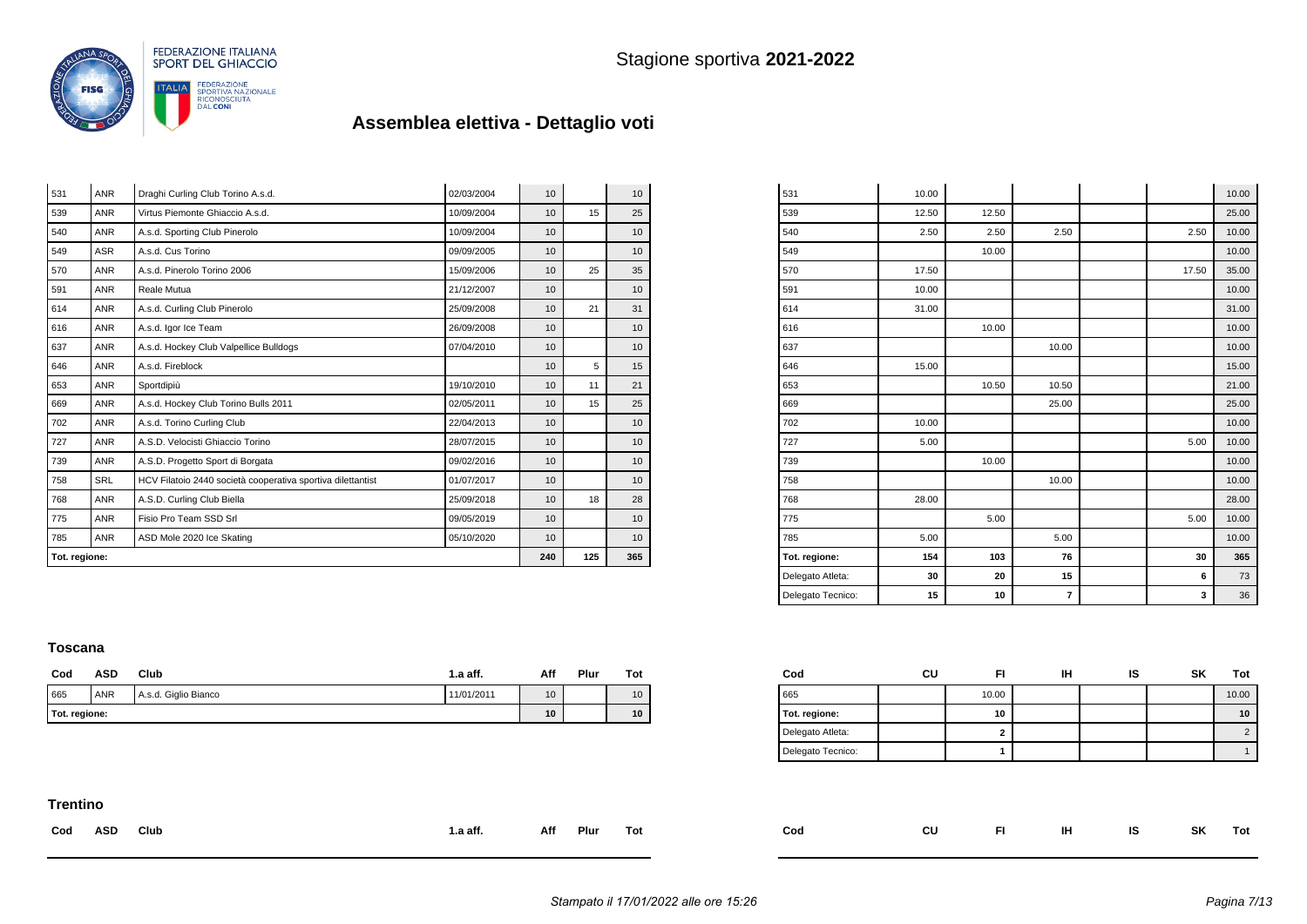

| Tot. regione: |            |                                                              |            | 300              | 101 | 401 |
|---------------|------------|--------------------------------------------------------------|------------|------------------|-----|-----|
| 784           | <b>ANR</b> | ASD Skating Club Alta Val di Non                             | 18/09/2020 | 10               |     | 10  |
| 742           | <b>ANR</b> | <b>ASD Skating Trento</b>                                    | 01/07/2016 | 10               |     | 10  |
| 740           | <b>ANR</b> | A.S.D. Hockey Club Fiavè                                     | 07/03/2016 | 10               |     | 10  |
| 735           | <b>ANR</b> | A.S.D. Associazione Curling Cembra                           | 01/10/2015 | 10               |     | 10  |
| 731           | <b>ANR</b> | A.S.D. Val Rendena Figure Skating Club                       | 09/09/2015 | 10               |     | 10  |
| 654           | <b>ANR</b> | A.s.d. Albatros Trento                                       | 22/10/2010 | 10               | 5   | 15  |
| 642           | <b>ANR</b> | A.S.D. Fiemme On Ice                                         | 07/07/2010 | 10               |     | 10  |
| 534           | <b>ANR</b> | Ice Academy & Dance A.s.d.                                   | 30/07/2004 | 10               |     | 10  |
| 418           | <b>ANR</b> | Valdifiemme Hockey Club                                      | 11/10/1997 | 10               | 15  | 25  |
| 390           | <b>ANR</b> | New Skating Butterfly Pergine A.s.d.                         | 21/09/1996 | 10               |     | 10  |
| 380           | <b>ANR</b> | Amatori Hockey Trento A.s.d.                                 | 27/01/1996 | 10               |     | 10  |
| 349           | <b>ANR</b> | Val Di Fassa Artistico Ghiaccio A.S.D.                       | 25/11/1994 | 10               |     | 10  |
| 348           | ASR        | Circolo Pattinatori Artistici Trento A.s.d.                  | 25/11/1994 | 10               | 10  | 20  |
| 301           | <b>ANR</b> | Artistico Ghiaccio Pinè A.s.d.                               | 25/08/1992 | 10 <sup>10</sup> |     | 10  |
| 286           | <b>ANR</b> | A.s.d. Artistico Ghiaccio Fiemme                             | 02/09/1991 | 10               |     | 10  |
| 248           | <b>ANR</b> | Sporting Club Pergine - Associazione Sportiva dilettantistic | 27/05/1989 | 10               | 3   | 13  |
| 235           | ANR        | Hockey Club Fondo Val Di Non A.s.d.                          | 19/09/1988 | 10               |     | 10  |
| 233           | <b>ANR</b> | Curling Club Cembra 88 A.s.d.                                | 10/09/1988 | 10               | 20  | 30  |
| 228           | ANR        | Curling Club Lago Santo A.s.d.                               | 30/11/1987 | 10               |     | 10  |
| 223           | ASR        | Hockey Club Trento A.s.d.                                    | 30/09/1987 | 10               |     | 10  |
| 199           | <b>ANR</b> | Velocisti Ghiaccio Pergine A.s.d.                            | 05/07/1986 | 10               | 33  | 43  |
| 188           | <b>ANR</b> | Hockey Club Pinè A.s.d.                                      | 10/03/1985 | 10               |     | 10  |
| 175           | <b>ANR</b> | S. G. Malè - Valdisole A.S.D.                                | 08/10/1983 | 10               |     | 10  |
| 162           | <b>ANR</b> | A.s.d. Hockey Pergine Sapiens                                | 11/01/1983 | 10               |     | 10  |
| 161           | <b>ANR</b> | Sporting Ghiaccio Pinzolo Art. E Ritm. A.s.d.                | 10/01/1983 | 10               |     | 10  |
| 160           | <b>ANR</b> | A.S.D. H.c. Valrendena                                       | 10/01/1983 | 10               |     | 10  |
| 159           | <b>ANR</b> | Sporting Ghiaccio Pinzolo - Velocità A.s.d.                  | 10/01/1983 | 10               |     | 10  |
| 059           | ANR        | Sportivi Ghiaccio Trento A.s.d.                              | 04/07/1959 | 10               |     | 10  |
| 020           | <b>SRL</b> | S.s.d Shc Fassa S.d.r.l.                                     | 04/07/1957 | 10               | 15  | 25  |
| 009           | <b>ANR</b> | Circolo Pattinatori Pinè A.s.d.                              | 01/07/1948 | 10               |     | 10  |

| 009               |       |       |       | 10.00 | 10.00 |
|-------------------|-------|-------|-------|-------|-------|
| 020               |       |       | 25.00 |       | 25.00 |
| 059               |       |       |       | 10.00 | 10.00 |
| 159               |       |       |       | 10.00 | 10.00 |
| 160               |       |       | 10.00 |       | 10.00 |
| 161               |       | 10.00 |       |       | 10.00 |
| 162               |       |       | 10.00 |       | 10.00 |
| 175               |       |       | 10.00 |       | 10.00 |
| 188               |       |       | 10.00 |       | 10.00 |
| 199               |       |       |       | 43.00 | 43.00 |
| 223               |       |       | 10.00 |       | 10.00 |
| 228               | 10.00 |       |       |       | 10.00 |
| 233               | 30.00 |       |       |       | 30.00 |
| 235               |       | 5.00  | 5.00  |       | 10.00 |
| 248               |       |       |       | 13.00 | 13.00 |
| 286               |       | 10.00 |       |       | 10.00 |
| 301               |       | 10.00 |       |       | 10.00 |
| 348               |       | 20.00 |       |       | 20.00 |
| 349               |       | 10.00 |       |       | 10.00 |
| 380               |       |       | 10.00 |       | 10.00 |
| 390               |       | 10.00 |       |       | 10.00 |
| 418               |       |       | 25.00 |       | 25.00 |
| 534               |       | 10.00 |       |       | 10.00 |
| 642               |       | 10.00 |       |       | 10.00 |
| 654               |       | 15.00 |       |       | 15.00 |
| 731               |       | 10.00 |       |       | 10.00 |
| 735               | 10.00 |       |       |       | 10.00 |
| 740               |       |       | 10.00 |       | 10.00 |
| 742               |       |       |       | 10.00 | 10.00 |
| 784               |       |       |       | 10.00 | 10.00 |
| Tot. regione:     | 50    | 120   | 125   | 106   | 401   |
| Delegato Atleta:  | 10    | 24    | 25    | 21    | 80    |
| Delegato Tecnico: | 5     | 12    | 12    | 10    | 40    |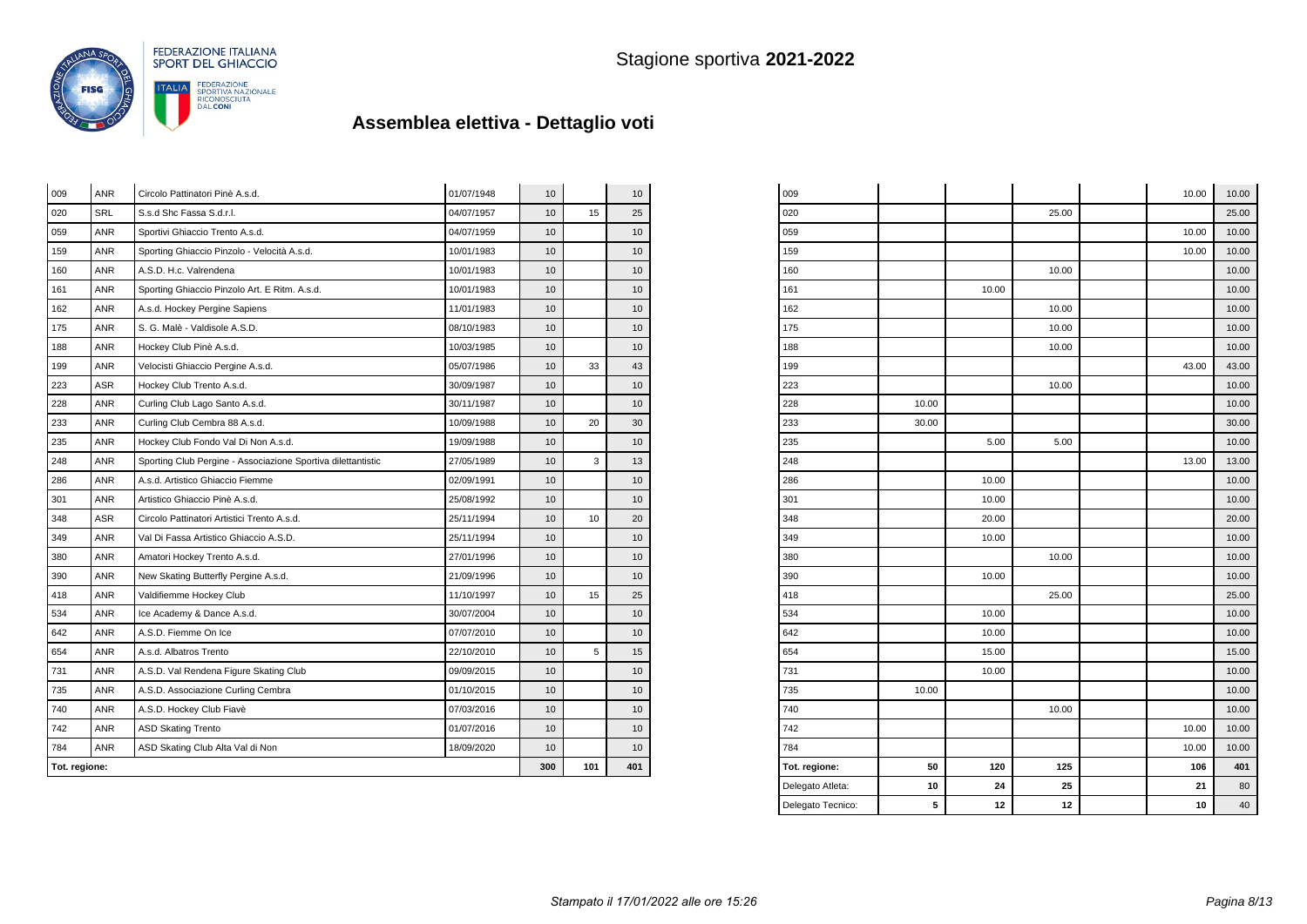

### **Valle d'Aosta**

| Cod           | <b>ASD</b> | Club                                    | $1.a$ aff. | Aff | Plur | Tot |
|---------------|------------|-----------------------------------------|------------|-----|------|-----|
| 416           | ANR        | A.s.d. Artistique H.i.l. Vallee D'aoste | 28/04/1995 | 10  |      | 10  |
| 473           | <b>ANR</b> | A.s.d. Skating Club Courmayeur          | 10/05/1999 | 10  |      | 10  |
| 482           | <b>ANR</b> | A.s.d. Aosta Skating Club 2000          | 19/11/1999 | 10  |      | 10  |
| 612           | <b>ANR</b> | A.s.d. H.C. Aosta Gladiators            | 12/09/2008 | 10  |      | 10  |
| 650           | <b>ANR</b> | Dis.val. Disabili Valdostani A.s.d.     | 18/10/2010 | 10  | 5    | 15  |
| Tot. regione: |            | 50                                      | 5          | 55  |      |     |

| Cod               | CU | FI    | ıн   | IS | SK             | Tot   |
|-------------------|----|-------|------|----|----------------|-------|
| 416               |    | 10.00 |      |    |                | 10.00 |
| 473               |    | 5.00  |      |    | 5.00           | 10.00 |
| 482               |    | 10.00 |      |    |                | 10.00 |
| 612               |    |       | 5.00 |    | 5.00           | 10.00 |
| 650               |    | 15.00 |      |    |                | 15.00 |
| Tot. regione:     |    | 40    | 5    |    | 10             | 55    |
| Delegato Atleta:  |    | 8     |      |    | $\overline{2}$ | 11    |
| Delegato Tecnico: |    | 4     |      |    | 1              | 5     |

#### **Veneto**

| Cod | <b>ASD</b> | Club                                                         | $1.a$ aff. | Aff             | Plur | Tot |
|-----|------------|--------------------------------------------------------------|------------|-----------------|------|-----|
| 002 | <b>ANR</b> | Sportivi Ghiaccio Cortina - A.s.d.                           | 01/07/1924 | 10              |      | 10  |
| 005 | <b>ANR</b> | U.s. Tre Cime A.s.d.                                         | 01/07/1945 | 10              |      | 10  |
| 011 | <b>ANR</b> | A.s.d. Circolo Pattinatori Asiago                            | 01/07/1950 | 10              |      | 10  |
| 018 | SRL        | Alleghe Hockey S. S. D. A R.I.                               | 14/11/1954 | 10              | 15   | 25  |
| 019 | <b>ANR</b> | A.s.d. - Unione Sportiva Ghiaccio Pieve Di Cadore            | 01/07/1955 | 10              |      | 10  |
| 029 | <b>ANR</b> | Hockey Club Pieve Di Cadore A.s.d.                           | 09/11/1961 | 10 <sup>1</sup> |      | 10  |
| 046 | <b>ANR</b> | Curling Club Dolomiti                                        | 11/01/1966 | 10              | 40   | 50  |
| 084 | <b>ANR</b> | A.s.d. Sportivi Ghiaccio Roana                               | 27/10/1973 | 10              |      | 10  |
| 172 | <b>ANR</b> | S.g. Asiago - A.s.d. - Pattinaggio Di Figura                 | 18/09/1983 | 10              |      | 10  |
| 192 | <b>ANR</b> | Agordino Ghiaccio e Sport A.s.d.                             | 31/01/1986 | 10              |      | 10  |
| 262 | <b>ANR</b> | Curling Club 66 Cortina Associazione sportiva dilettantistic | 23/06/1990 | 10              | 5    | 15  |
| 420 | <b>ANR</b> | A.s.d. Glacies Verona                                        | 11/10/1997 | 10              |      | 10  |
| 491 | <b>ANR</b> | Sun Skating Club A.s.d. Non A Scopo Di Lucro                 | 29/07/2000 | 10              |      | 10  |
| 518 | <b>ANR</b> | Ice Club Lessinia A.s.d.                                     | 30/09/2002 | 10              |      | 10  |
| 525 | <b>ANR</b> | H.c. Feltreghiaccio Junior                                   | 08/09/2003 | 10              |      | 10  |
| 583 | <b>ANR</b> | Pattinaggio Artistico Feltre ASD                             | 13/07/2007 | 10 <sup>1</sup> |      | 10  |
| 622 | <b>ANR</b> | A.s.d. Ice Angels Feltre                                     | 01/07/2009 | 10              |      | 10  |
| 678 | <b>ASR</b> | 2001 SRL S.S.D. Società Sportiva Dilettantistica             | 02/12/2011 | 10 <sup>1</sup> |      | 10  |
| 683 | <b>ANR</b> | A.s.d. Usq Zoldo                                             | 30/08/2012 | 10 <sup>1</sup> |      | 10  |
| 684 | <b>ANR</b> | Asiago Hockey 1935 Società Sportiva Dilettantistica Srl      | 31/08/2012 | 10              | 25   | 35  |

| Cod | CU    | FI.   | IH    | IS   | SK    | Tot   |
|-----|-------|-------|-------|------|-------|-------|
| 002 |       | 5.00  | 5.00  |      |       | 10.00 |
| 005 | 3.33  | 3.33  | 3.33  |      |       | 10.00 |
| 011 |       | 10.00 |       |      |       | 10.00 |
| 018 |       |       | 25.00 |      |       | 25.00 |
| 019 |       |       |       |      | 10.00 | 10.00 |
| 029 |       |       | 5.00  | 5.00 |       | 10.00 |
| 046 | 50.00 |       |       |      |       | 50.00 |
| 084 |       |       |       |      | 10.00 | 10.00 |
| 172 |       | 10.00 |       |      |       | 10.00 |
| 192 |       | 10.00 |       |      |       | 10.00 |
| 262 | 7.50  | 7.50  |       |      |       | 15.00 |
| 420 |       | 10.00 |       |      |       | 10.00 |
| 491 |       | 10.00 |       |      |       | 10.00 |
| 518 |       | 10.00 |       |      |       | 10.00 |
| 525 |       |       | 10.00 |      |       | 10.00 |
| 583 |       | 10.00 |       |      |       | 10.00 |
| 622 |       | 10.00 |       |      |       | 10.00 |
| 678 |       | 5.00  | 5.00  |      |       | 10.00 |
| 683 |       | 5.00  | 5.00  |      |       | 10.00 |
| 684 |       |       | 35.00 |      |       | 35.00 |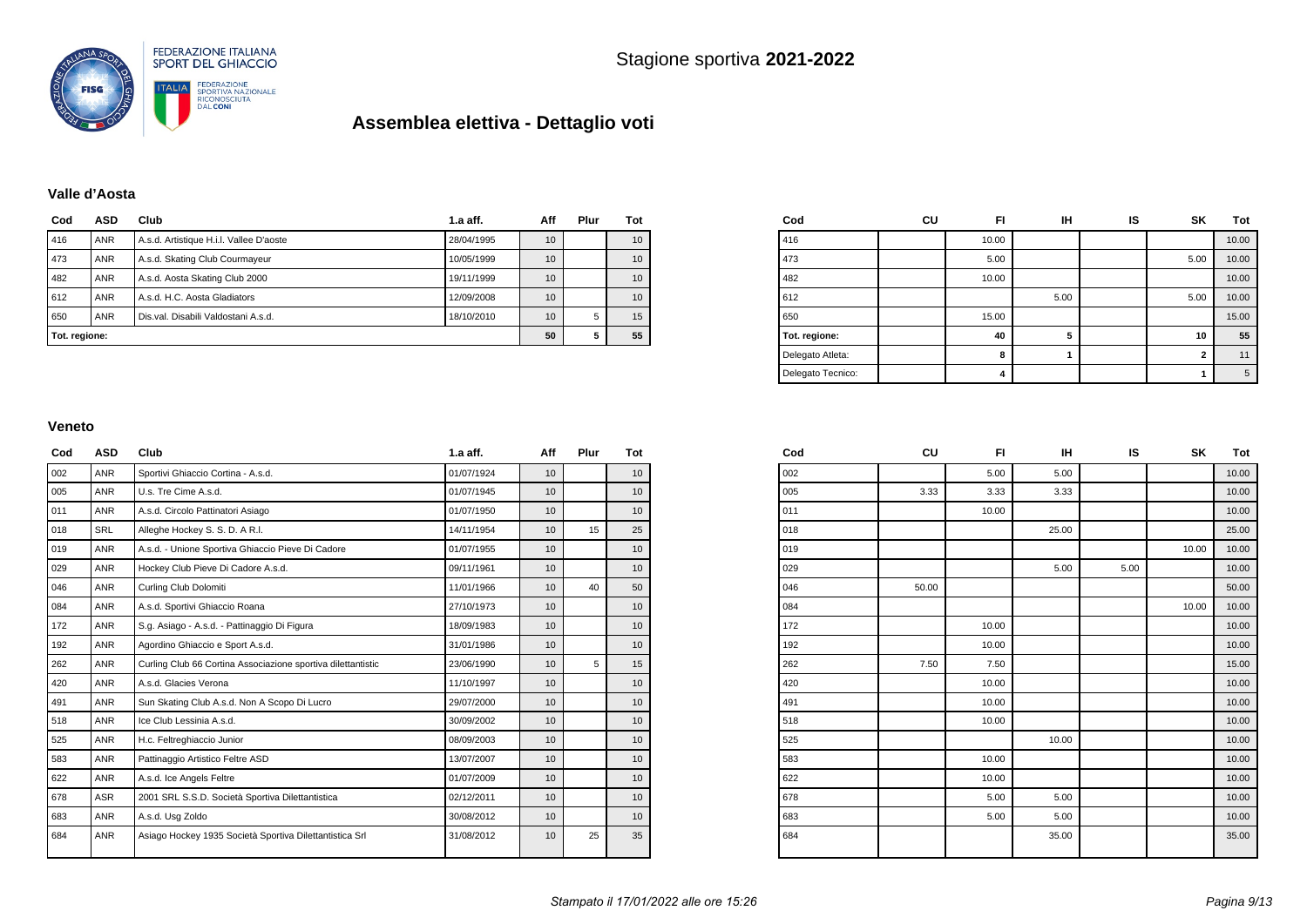Stagione sportiva **2021-2022**



# **Assemblea elettiva - Dettaglio voti**

| Tot. regione: |            |                                         |            | 250 | 100 | 350             |
|---------------|------------|-----------------------------------------|------------|-----|-----|-----------------|
| 760           | <b>ANR</b> | Ice Team Sanve ASD                      | 17/10/2017 | 10  |     | 10 <sup>1</sup> |
| 716           | <b>ANR</b> | Artistico Ghiaccio Asiago ASD           | 08/07/2014 | 10  |     | 10 <sup>1</sup> |
| 707           | <b>ANR</b> | A.s.d. Gruppo Cosmo Noale Ice           | 01/08/2013 | 10  |     | 10 <sup>1</sup> |
| 706           | <b>ANR</b> | A.s.d. H.c.asiago Junior 1935           | 31/07/2013 | 10  |     | 10 <sup>1</sup> |
| 705           | SRL        | S.s.d. A.r.I. Sportivi Ghiaccio Cortina | 31/07/2013 | 10  | 15  | 25              |

| 705               |    |       | 25.00 |   |       | 25.00 |
|-------------------|----|-------|-------|---|-------|-------|
| 706               |    |       | 10.00 |   |       | 10.00 |
| 707               |    |       |       |   | 10.00 | 10.00 |
| 716               |    | 10.00 |       |   |       | 10.00 |
| 760               |    | 10.00 |       |   |       | 10.00 |
| Tot. regione:     | 60 | 125   | 128   | 5 | 30    | 350   |
| Delegato Atleta:  | 12 | 25    | 25    |   | 6     | 70    |
| Delegato Tecnico: | 6  | 12    | 12    |   | 3     | 35    |

### **TOTALI**

**Aff Plur Tot**

| l Totale Società:        | 2270 | 1071 | 3341 |
|--------------------------|------|------|------|
| Totale Delegati Atleti:  | 454  | 215  | 669  |
| Totale Delegati Tecnici: | 227  | 108  | 335  |
| Totale                   | 2951 | 1394 | 4345 |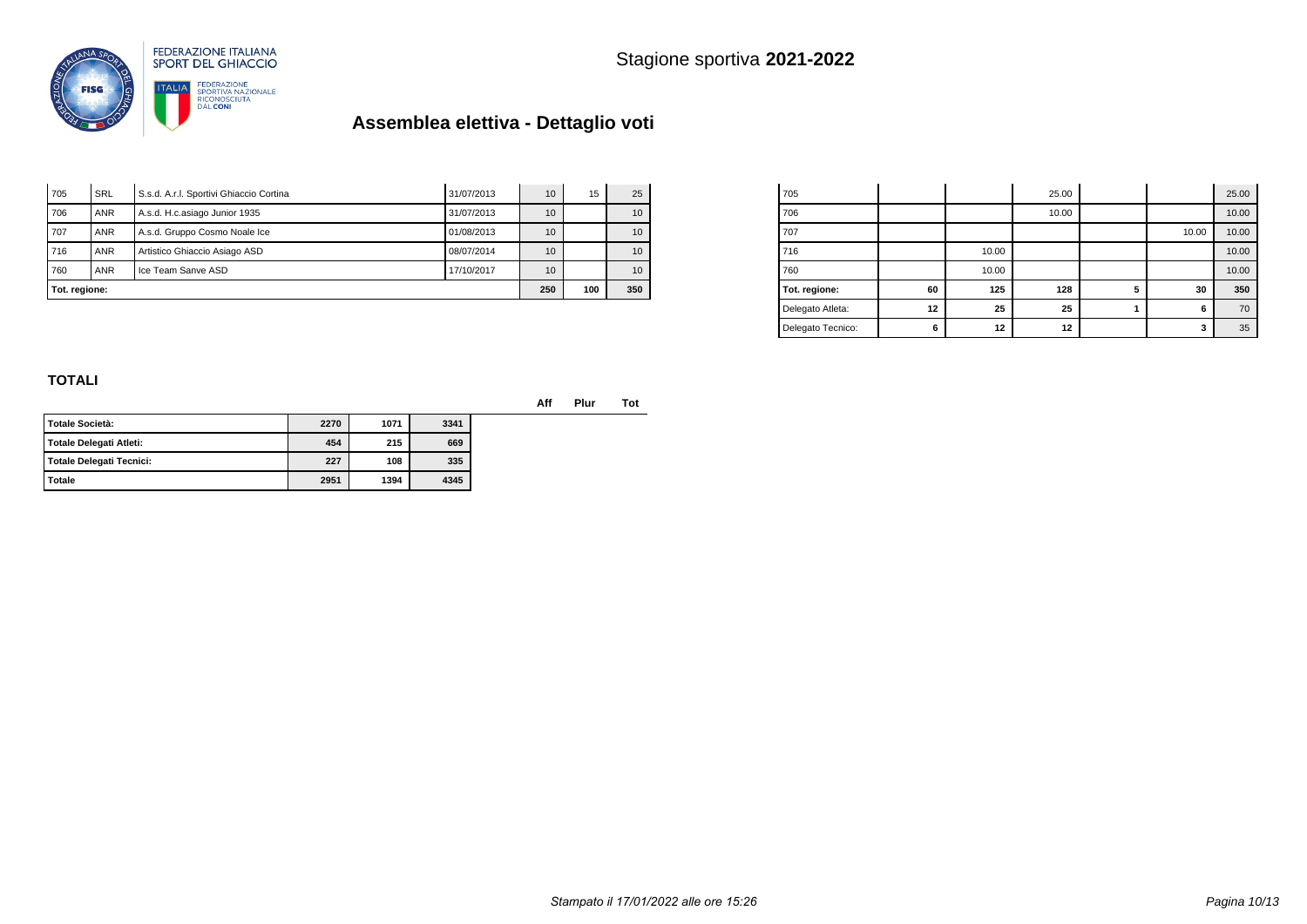

### **Assemblea elettiva - Totale regioni - dettaglio Società**

**Tot.Voti**

| Regione               | Aff  | Plur | Tot  | %       |
|-----------------------|------|------|------|---------|
| Abruzzo               | 10   |      | 10   | 0.3%    |
| Alto Adige            | 820  | 264  | 1084 | 32.4%   |
| Emilia-Romagna        | 30   |      | 30   | $0.9\%$ |
| Friuli Venezia Giulia | 50   | 5    | 55   | 1.6%    |
| Lazio                 | 110  | 328  | 438  | 13.1%   |
| Liguria               | 20   |      | 20   | $0.6\%$ |
| Lombardia             | 370  | 120  | 490  | 14.7%   |
| Marche                | 10   | 23   | 33   | 1.0%    |
| Piemonte              | 240  | 125  | 365  | 10.9%   |
| Toscana               | 10   |      | 10   | $0.3\%$ |
| Trentino              | 300  | 101  | 401  | 12.0%   |
| Valle d'Aosta         | 50   | 5    | 55   | 1.6%    |
| Veneto                | 250  | 100  | 350  | 10.5%   |
| <b>TOTALE</b>         | 2270 | 1071 | 3341 |         |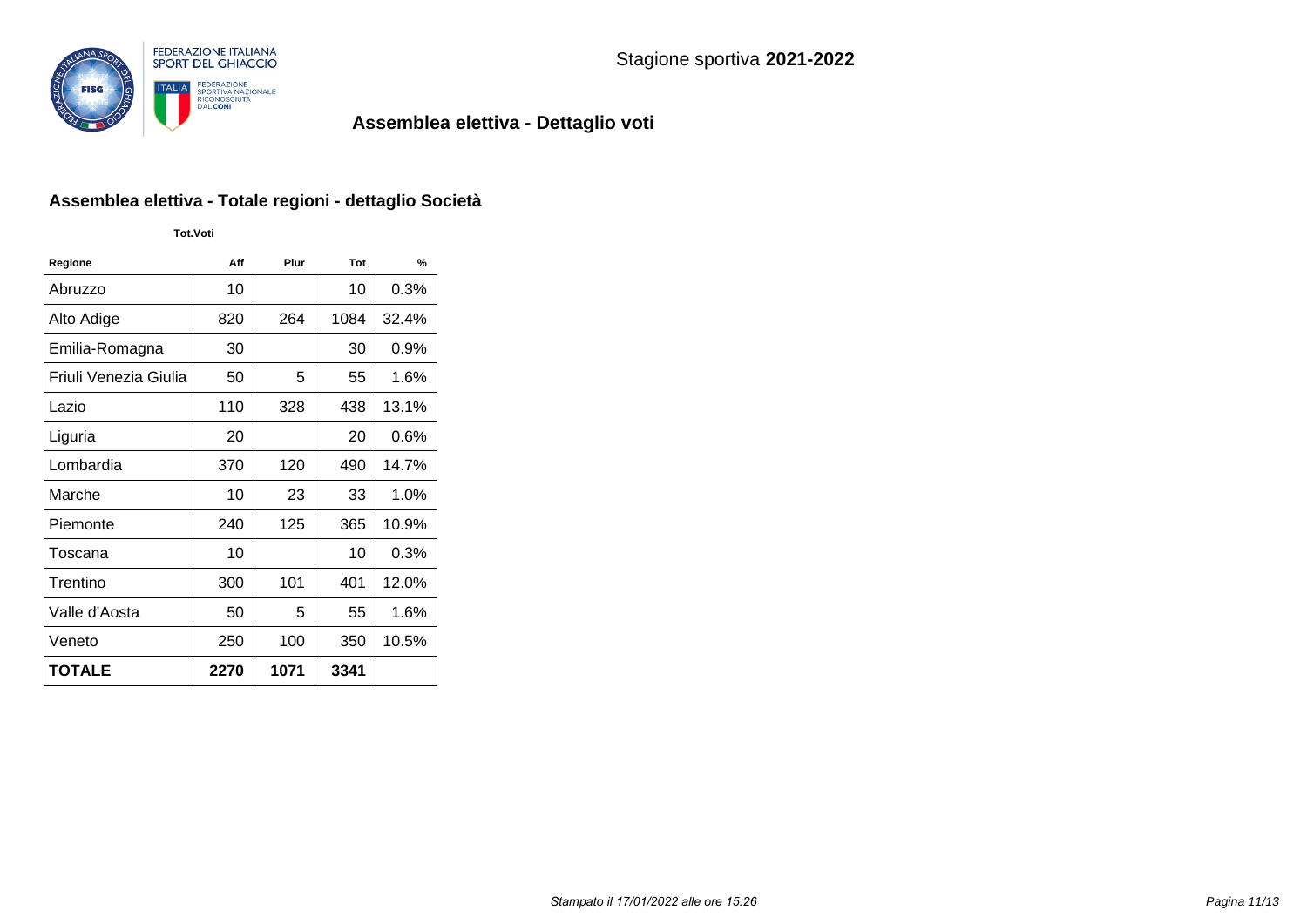

### **Assemblea elettiva - Totale regioni - società, atleti e tecnici**

**Tot.Voti**

| Regione               | Aff  | Plur | Tot  | $\frac{9}{6}$ |
|-----------------------|------|------|------|---------------|
| Abruzzo               | 13   |      | 13   | 0.3%          |
| Alto Adige            | 1066 | 343  | 1409 | 32.4%         |
| Emilia-Romagna        | 39   |      | 39   | $0.9\%$       |
| Friuli Venezia Giulia | 65   | 7    | 72   | 1.7%          |
| Lazio                 | 143  | 427  | 570  | 13.1%         |
| Liguria               | 26   |      | 26   | 0.6%          |
| Lombardia             | 481  | 156  | 637  | 14.7%         |
| Marche                | 13   | 30   | 43   | $1\%$         |
| Piemonte              | 312  | 163  | 475  | 10.9%         |
| Toscana               | 13   |      | 13   | $0.3\%$       |
| Trentino              | 390  | 131  | 521  | 12%           |
| Valle d'Aosta         | 65   | 7    | 72   | 1.7%          |
| Veneto                | 325  | 130  | 455  | 10.5%         |
| <b>TOTALE</b>         | 2951 | 1394 | 4345 |               |